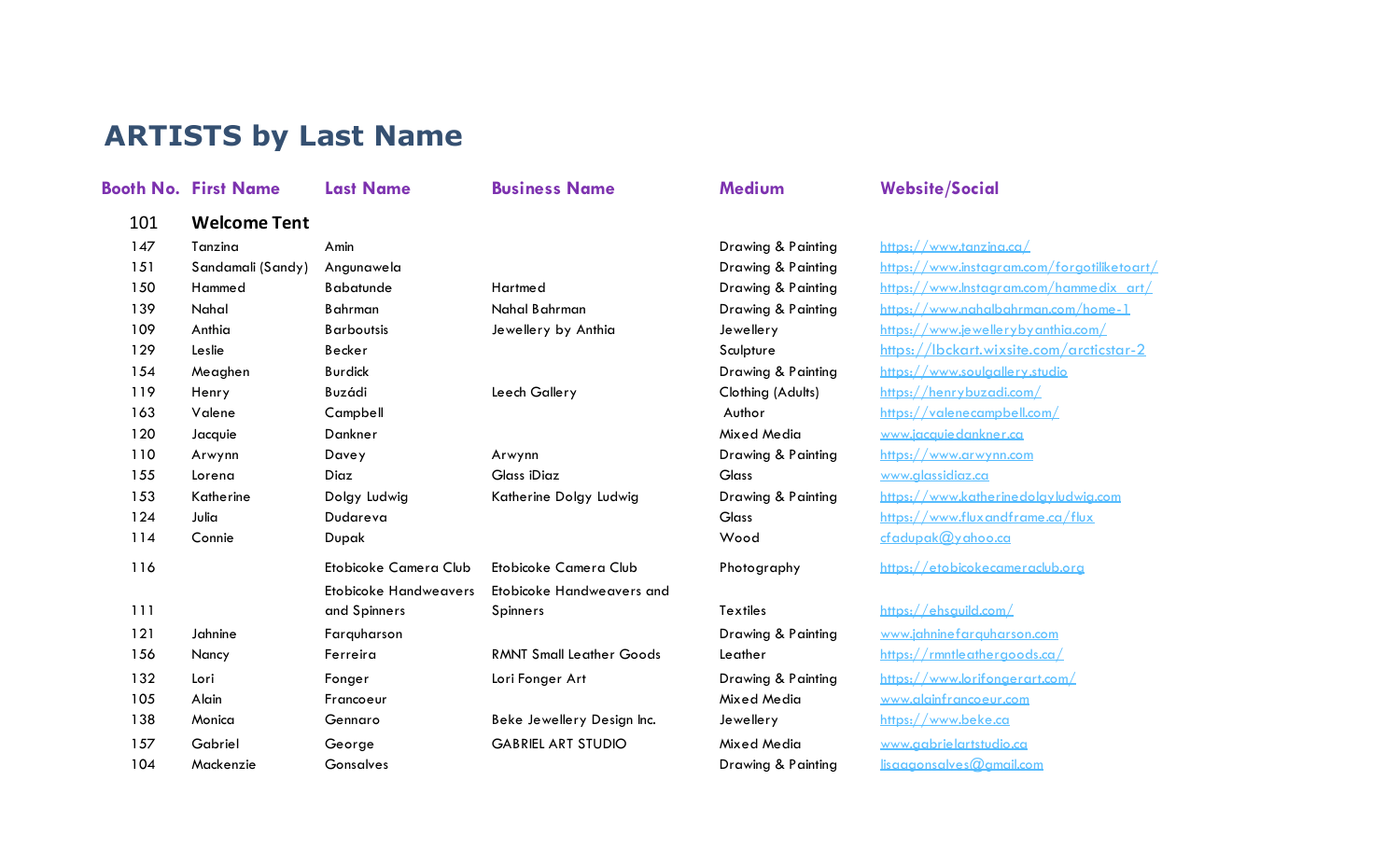| 127 | Laura         | Hains          |                                          | Mixed Media                   | https://Artwanted.com/laurahains               |
|-----|---------------|----------------|------------------------------------------|-------------------------------|------------------------------------------------|
| 125 | Kaitlyn       | Hollander      | Kaitlyn Hollander Art                    | Drawing & Painting            | https://www.kaitlynhollander.com               |
| 122 | Janet         | Horne Cozens   | Janet Horne Cozens                       | Drawing & Painting            | https://janethornecozens.com                   |
| 118 | Gina          | Jacklin        | Gina J. Duque                            | Mixed Media                   | www.ainaduaue.com                              |
| 103 | Jean          | Jamieson-Hanes | <b>Witching Hour Ceramics</b>            | Ceramics                      | https://instagram.com/witching.hour.ceramics   |
| 126 | Kartik        | Kaushik        | <b>KartiksKreations</b>                  | Drawing & Painting            | https://www.kartikskreations.com/              |
| 145 | Sheryl        | Keen           | <b>Keen Kreations</b>                    | Mixed Media                   | www.sherylkeen.com                             |
| 143 | <b>REA</b>    | <b>KELLY</b>   | <b>REA KELLY</b>                         | Drawing & Painting            | https://www.reakelly.com                       |
| 108 | Anna          | Khokhlova      |                                          | Drawing & Painting            | https://www.instagram.com/agave_storm/         |
| 117 | vashti        | king           |                                          | Drawing & Painting            | vashtikina@amail.com                           |
| 158 | Chaitanya     | Krishna Kumar  | Chlay Studio                             | Ceramics                      | https://instagram.com/chlaystudio              |
| 115 | Cooper        | Lam-Johnson    | NorthxNorth Design                       | Ceramics                      | https://www.instaaram.com/northxnorthdesian/   |
| 123 | Jodi          | Lascar         | Hyper Echo Art                           | Mixed Media                   | https://hyperechoart.ca                        |
| 134 | Lyubov        | Leshchyshyn    | LeenFineArt                              | Drawing & Painting            | https://www.leenfineart.com                    |
| 113 | Chuck         | Lewis          | <b>Highland Wind Studio</b>              | Drawing & Painting            | https://highlandwindstudio.com                 |
| 133 | Lorna         | Livey          |                                          | Mixed Media                   | http://lornalivey.ca                           |
|     |               |                |                                          |                               | https://www.instaaram.com/sofia ludwia photoar |
| 152 | Sofia         | Ludwig         |                                          | Photography                   | $a$ phy                                        |
| 135 | marco antonio | Marin Acero    | ulmo 88                                  | <b>Drawing &amp; Painting</b> | https://ulmo88.artstation.com/                 |
| 160 | Denise        | Marler         | Mimico SNAP                              | Drawing & Painting            | https://mimicosnap.com/                        |
| 148 | Wendy         | Mataija        | Villa Norse Artistry                     | Drawing & Painting            | https://www.villanorse.com/                    |
| 106 | Amber         | Mays           | Amber Mays                               | Photography                   | ambermays333@amail.com                         |
| 142 | Raelyn        | Metcalfe       | Creeativeknots                           | <b>Textiles</b>               | https://instaaram.com/creeativeknots           |
| 130 | Wendy         | Mitchell       |                                          | <b>Drawing &amp; Painting</b> | https://www.instagram.com/wmitchell.art/       |
| 149 | Wendy         | Palermo        | Wendy's Happy Place                      | Drawing & Painting            | https://www.artbywp.com/                       |
| 107 | Anjali        | Patel          | Anjalifineartist                         | Drawing & Painting            | https://anialifineartist.com/                  |
| 137 | Mary          | Perkins        | Mary Perkins Paintings                   | Drawing & Painting            | https://www.maryperkinspaintinas.com/          |
| 161 | Andrea        | Rodriguez      | <b>Andreacataro Creative Services</b>    | Drawing & Painting            | https://www.andreacataro.com/mural-art         |
|     |               |                | <b>Inspirational Artistry Steve Rose</b> |                               |                                                |
| 146 | Stephen       | Rose           | Artist                                   | Drawing & Painting            | https://inspirationalartistry.ca/              |
| 131 | Leticia       | Silva          | Chilenapo String Art                     | Mixed Media                   | https://instaaram.com/Chilenapo2022            |
| 112 | Vidhya        | Srijesh        |                                          | Drawing & Painting            | https://www.instaaram.com/vidhyasrijeshart/    |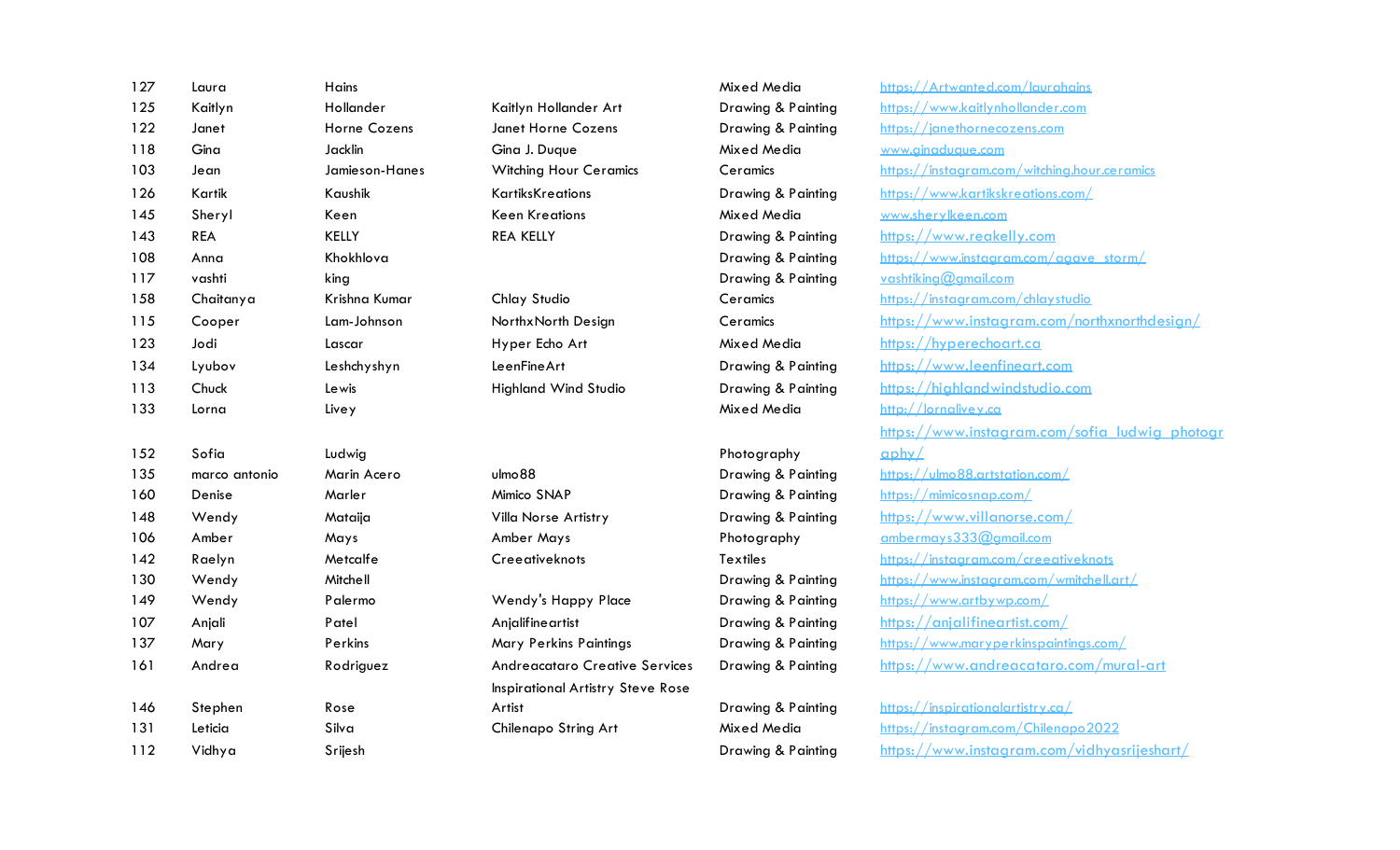| $^\prime$ aboveaveraaevillain $^\prime$ |
|-----------------------------------------|
|                                         |

# **ARTISTS by Medium**

|     | <b>Booth No. First Name</b> | <b>Last Name</b> | <b>Business Name</b>          | <b>Medium</b>      | <b>Website/Social</b>                        |
|-----|-----------------------------|------------------|-------------------------------|--------------------|----------------------------------------------|
| 101 | <b>Welcome Tent</b>         |                  |                               |                    |                                              |
| 163 | Valene                      | Campbell         |                               | Author             | https://valenecampbell.com/                  |
| 103 | Jean                        | Jamieson-Hanes   | <b>Witching Hour Ceramics</b> | Ceramics           | https://instaaram.com/witchina.hour.ceramics |
| 158 | Chaitanya                   | Krishna Kumar    | Chlay Studio                  | Ceramics           | https://instaaram.com/chlaystudio            |
| 115 | Cooper                      | Lam-Johnson      | NorthxNorth Design            | Ceramics           | https://www.instaaram.com/northxnorthdesian/ |
| 119 | Henry                       | Buzádi           | Leech Gallery                 | Clothing (Adults)  | https://henrybuzadi.com/                     |
| 147 | Tanzina                     | Amin             |                               | Drawing & Painting | https://www.tanzina.ca/                      |
| 151 | Sandamali (Sandy)           | Angunawela       |                               | Drawing & Painting | https://www.instagram.com/forgotiliketoart/  |
| 150 | Hammed                      | <b>Babatunde</b> | Hartmed                       | Drawing & Painting | https://www.lnstaaram.com/hammedix_art/      |
| 139 | Nahal                       | Bahrman          | Nahal Bahrman                 | Drawing & Painting | https://www.nahalbahrman.com/home-1          |
| 154 | Meaghen                     | <b>Burdick</b>   |                               | Drawing & Painting | https://www.soulaallery.studio               |
| 110 | Arwynn                      | Davey            | Arwynn                        | Drawing & Painting | https://www.arwynn.com                       |
| 153 | Katherine                   | Dolgy Ludwig     | Katherine Dolgy Ludwig        | Drawing & Painting | https://www.katherinedolgyludwig.com         |
| 121 | Jahnine                     | Farquharson      |                               | Drawing & Painting | www.iahninefarauharson.com                   |
| 132 | Lori                        | Fonger           | Lori Fonger Art               | Drawing & Painting | https://www.lorifongerart.com/               |
| 104 | Mackenzie                   | Gonsalves        |                               | Drawing & Painting | lisaaaonsalves@amail.com                     |
| 125 | Kaitlyn                     | Hollander        | Kaitlyn Hollander Art         | Drawing & Painting | https://www.kaitlynhollander.com             |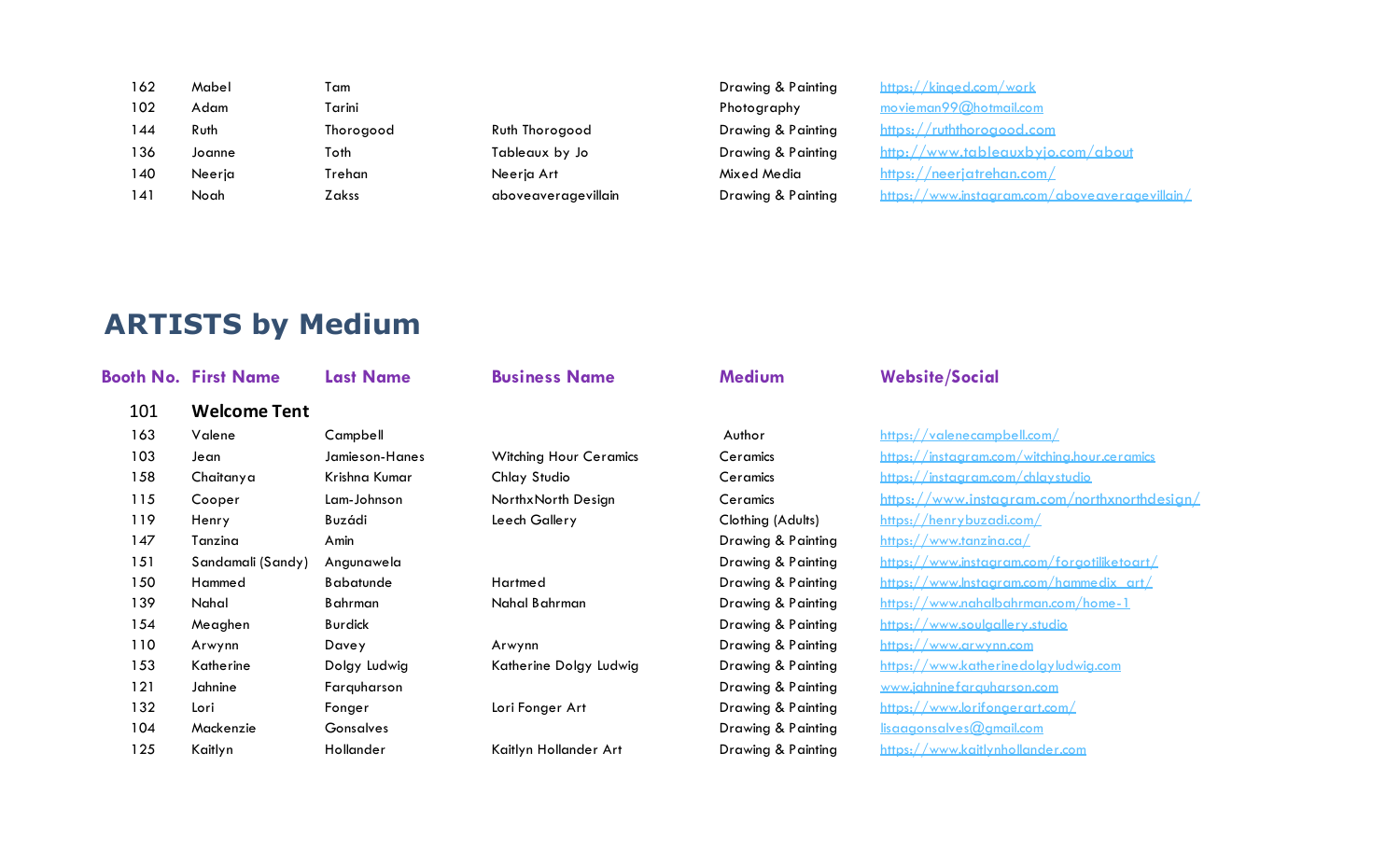| 122 | Janet         | Horne Cozens      | Janet Horne Cozens                    | Drawing & Painting | https://janethornecozens.com                   |
|-----|---------------|-------------------|---------------------------------------|--------------------|------------------------------------------------|
| 126 | Kartik        | Kaushik           | <b>KartiksKreations</b>               | Drawing & Painting | https://www.kartikskreations.com/              |
| 143 | <b>REA</b>    | <b>KELLY</b>      | <b>REA KELLY</b>                      | Drawing & Painting | https://www.reakelly.com                       |
| 108 | Anna          | Khokhlova         |                                       | Drawing & Painting | https://www.instaaram.com/agave_storm/         |
| 117 | vashti        | king              |                                       | Drawing & Painting | yashtikina@amail.com                           |
| 134 | Lyubov        | Leshchyshyn       | LeenFineArt                           | Drawing & Painting | https://www.leenfineart.com                    |
| 113 | Chuck         | Lewis             | <b>Highland Wind Studio</b>           | Drawing & Painting | https://highlandwindstudio.com                 |
| 135 | marco antonio | Marin Acero       | ulmo 88                               | Drawing & Painting | https://ulmo88.artstation.com/                 |
| 160 | Denise        | Marler            | Mimico SNAP                           | Drawing & Painting | https://mimicosnap.com/                        |
| 148 | Wendy         | Mataija           | Villa Norse Artistry                  | Drawing & Painting | https://www.villanorse.com/                    |
| 130 | Wendy         | Mitchell          |                                       | Drawing & Painting | https://www.instaaram.com/wmitchell.art/       |
| 149 | Wendy         | Palermo           | Wendy's Happy Place                   | Drawing & Painting | https://www.artbywp.com/                       |
| 107 | Anjali        | Patel             | Anjalifineartist                      | Drawing & Painting | https://anialifineartist.com/                  |
| 137 | Mary          | Perkins           | Mary Perkins Paintings                | Drawing & Painting | https://www.maryperkinspaintings.com/          |
| 161 | Andrea        | Rodriguez         | <b>Andreacataro Creative Services</b> | Drawing & Painting | https://www.andreacataro.com/mural-art         |
| 146 | Stephen       | Rose              | Inspirational Artistry by Steve Rose  | Drawing & Painting | https://inspirationalartistry.ca/              |
| 112 | Vidhya        | Srijesh           |                                       | Drawing & Painting | https://www.instaaram.com/vidhyasriieshart/    |
| 162 | Mabel         | Tam               |                                       | Drawing & Painting | https://kinged.com/work                        |
| 144 | Ruth          | Thorogood         | Ruth Thorogood                        | Drawing & Painting | https://ruththorogood.com                      |
| 136 | Joanne        | Toth              | Tableaux by Jo                        | Drawing & Painting | http://www.tableauxbyio.com/about              |
| 141 | Noah          | Zakss             | aboveaveragevillain                   | Drawing & Painting | https://www.instaaram.com/aboveaveragevillain/ |
| 155 | Lorena        | Diaz              | Glass iDiaz                           | Glass              | www.alassidiaz.ca                              |
| 124 | Julia         | Dudareva          |                                       | Glass              | https://www.fluxandframe.ca/flux               |
| 138 | Monica        | Gennaro           | Beke Jewellery Design Inc.            | Jewellery          | https://www.beke.ca                            |
| 109 | Anthia        | <b>Barboutsis</b> | Jewellery by Anthia                   | Jewellery          | https://www.iewellerybyanthia.com/             |
| 156 | Nancy         | Ferreira          | <b>RMNT Small Leather Goods</b>       | Leather            | https://rmntleatheraoods.ca/                   |
| 145 | Sheryl        | Keen              | <b>Keen Kreations</b>                 | Mixed Media        | www.sherylkeen.com                             |
| 123 | Jodi          | Lascar            | Hyper Echo Art                        | Mixed Media        | https://hyperechoart.ca                        |
| 140 | Neerja        | Trehan            | Neerja Art                            | Mixed Media        | https://neerjatrehan.com/                      |
| 120 | Jacquie       | Dankner           |                                       | Mixed Media        | www.iacaujedankner.ca                          |
| 105 | Alain         | Francoeur         |                                       | Mixed Media        | www.alainfrancoeur.com                         |
| 157 | Gabriel       | George            | <b>GABRIEL ART STUDIO</b>             | Mixed Media        | www.aabrielartstudio.ca                        |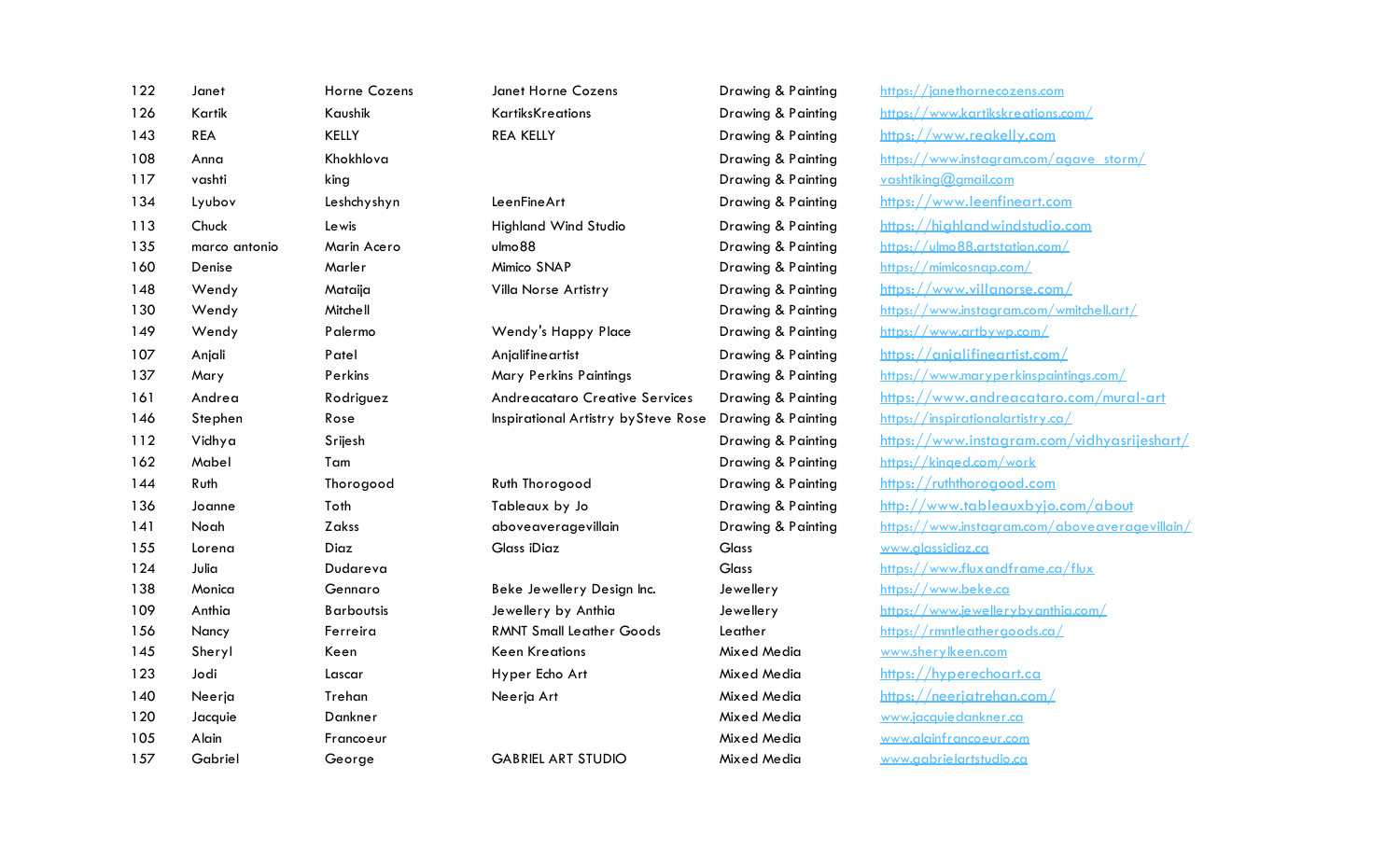| 127 | Laura   | Hains                        |                           | Mixed Media     | https://Artwanted.com/laurahains         |
|-----|---------|------------------------------|---------------------------|-----------------|------------------------------------------|
| 118 | Gina    | Jacklin                      | Gina J. Duque             | Mixed Media     | www.ainaduaue.com                        |
| 133 | Lorna   | Livey                        |                           | Mixed Media     | http://lornalivey.ca                     |
| 131 | Leticia | Silva                        | Chilenapo String Art      | Mixed Media     | https://instaaram.com/Chilenapo2022      |
| 116 |         | Etobicoke Camera Club        | Etobicoke Camera Club     | Photography     | https://etobicokecameraclub.org          |
|     |         |                              |                           |                 | https://www.instaaram.com/sofia ludw     |
| 152 | Sofia   | Ludwig                       |                           | Photography     | $\alpha$ phy $\angle$                    |
| 106 | Amber   | Mays                         | Amber Mays                | Photography     | ambermays333@amail.com                   |
| 102 | Adam    | Tarini                       |                           | Photography     | movieman99@hotmail.com                   |
| 129 | Leslie  | Becker                       |                           | Sculpture       | https://lbckart.wixsite.com/arcticstar-2 |
| 142 | Raelyn  | Metcalfe                     | Creeativeknots            | <b>Textiles</b> | https://instaaram.com/creeativeknots     |
|     |         | <b>Etobicoke Handweavers</b> | Etobicoke Handweavers and |                 |                                          |
| 111 |         | and Spinners                 | <b>Spinners</b>           | <b>Textiles</b> | https://ehsquild.com/                    |
| 114 | Connie  | Dupak                        |                           | Wood            | cfadupak@yahoo.ca                        |

| Mixed Media     | https://Artwanted.com/laurahains                      |
|-----------------|-------------------------------------------------------|
| Mixed Media     | www.ainaduaue.com                                     |
| Mixed Media     | http://lornalivey.ca                                  |
| Mixed Media     | https://instagram.com/Chilenapo2022                   |
| Photography     | https://etobicokecameraclub.org                       |
|                 | <u>https://www.instagram.com/sofia_ludwig_photogr</u> |
| Photography     | <u>aphy/</u>                                          |
| Photography     | ambermays333@amail.com                                |
| Photography     | movieman99@hotmail.com                                |
| Sculpture       | https://lbckart.wixsite.com/arcticstar-2              |
| <b>Textiles</b> | https://instagram.com/creeativeknots                  |
| Textiles        | https://ehsauild.com/                                 |

**ARTISTS by Booth No.**

|     | <b>Booth No. First Name</b> | <b>Last Name</b>  | <b>Business Name</b>          | <b>Medium</b>      | <b>Website/Social</b>                        |
|-----|-----------------------------|-------------------|-------------------------------|--------------------|----------------------------------------------|
| 101 | <b>Welcome Tent</b>         |                   |                               |                    |                                              |
| 102 | Adam                        | Tarini            |                               | Photography        | movieman99@hotmail.com                       |
| 103 | Je an                       | Jamieson-Hanes    | <b>Witching Hour Ceramics</b> | Ceramics           | https://instaaram.com/witching.hour.ceramics |
| 104 | Mackenzie                   | <b>Gonsalves</b>  |                               | Drawing & Painting | lisaaaonsalves@amail.com                     |
| 105 | Alain                       | Francoeur         |                               | Mixed Media        | www.alainfrancoeur.com                       |
| 106 | Amber                       | Mays              | Amber Mays                    | Photography        | ambermays333@amail.com                       |
| 107 | Anjali                      | Patel             | Anjalifine artist             | Drawing & Painting | https://anjalifineartist.com/                |
| 108 | Anna                        | Khokhlova         |                               | Drawing & Painting | https://www.instaaram.com/agave_storm/       |
| 109 | Anthia                      | <b>Barboutsis</b> | Jewellery by Anthia           | Metal              | https://www.iewellerybyanthia.com/           |
| 110 | Arwynn                      | Davey             | Arwynn                        | Drawing & Painting | https://www.arwynn.com                       |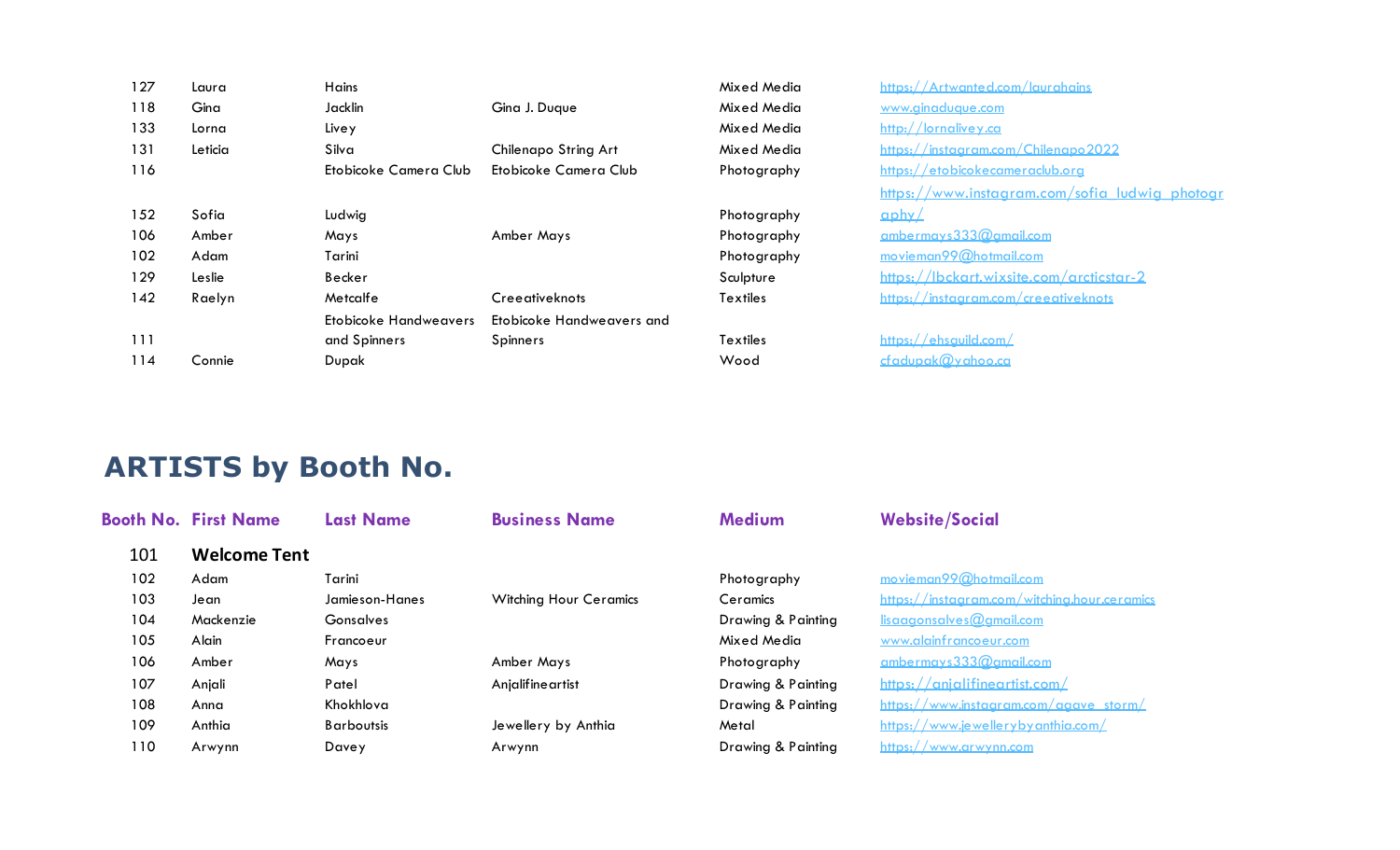|     |               | <b>Etobicoke Handweavers</b> | Etobicoke Handweavers and   |                    |                                       |
|-----|---------------|------------------------------|-----------------------------|--------------------|---------------------------------------|
| 111 |               | and Spinners                 | <b>Spinners</b>             | <b>Textiles</b>    | https://ehsauild.com/                 |
| 112 | Vidhya        | Srijesh                      |                             | Drawing & Painting | https://www.instaaram.com/vidhyd      |
| 113 | Chuck         | Lewis                        | <b>Highland Wind Studio</b> | Drawing & Painting | https://highlandwindstudio.com        |
| 114 | Connie        | Dupak                        |                             | Wood               | cfadupak@yahoo.ca                     |
| 115 | Cooper        | Lam-Johnson                  | Northx North Design         | Ceramics           | https://www.instagram.com/northx      |
| 116 |               | Etobicoke Camera Club        | Etobicoke Camera Club       | Photography        | https://etobicokecameraclub.org       |
| 117 | vashti        | king                         |                             | Drawing & Painting | vashtikina@amail.com                  |
| 118 | Gina          | Jacklin                      | Gina J. Duque               | Mixed Media        | www.ainaduaue.com                     |
| 119 | Henry         | Buzádi                       | Leech Gallery               | Clothing (Adults)  | https://henrybuzadi.com/              |
| 120 | Jacquie       | Dankner                      |                             | Mixed Media        | www.iacaujedankner.ca                 |
| 121 | Jahnine       | Farquharson                  |                             | Drawing & Painting | www.iahninefarauharson.com            |
| 122 | Janet         | Horne Cozens                 | Janet Horne Cozens          | Drawing & Painting | https://ianethornecozens.com          |
| 123 | Jodi          | Lascar                       | Hyper Echo Art              | Mixed Media        | https://hyperechoart.ca               |
| 124 | Julia         | Dudareva                     |                             | <b>Glass</b>       | https://www.fluxandframe.ca/flux      |
| 125 | Kaitlyn       | Hollander                    | Kaitlyn Hollander Art       | Drawing & Painting | https://www.kaitlynhollander.com      |
| 126 | Kartik        | Kaushik                      | <b>KartiksKreations</b>     | Drawing & Painting | https://www.kartikskreations.com/     |
| 127 | Laura         | Hains                        |                             | Mixed Media        | https://Artwanted.com/laurahains      |
| 129 | Leslie        | Becker                       |                             | Sculpture          | https://lbckart.wixsite.com/arcticst  |
| 130 | Wendy         | Mitchell                     |                             | Drawing & Painting | https://www.instggram.com/wmitchell.c |
| 131 | Leticia       | Silva                        | Chilenapo String Art        | Mixed Media        | https://instaaram.com/Chilenapo2022   |
| 132 | Lori          | Fonger                       | Lori Fonger Art             | Drawing & Painting | https://www.lorifongerart.com/        |
| 133 | Lorna         | Livey                        |                             | Mixed Media        | http://lornalivey.ca                  |
| 134 | Lyubov        | Leshchyshyn                  | LeenFineArt                 | Drawing & Painting | https://www.leenfineart.com           |
| 135 | marco antonio | Marin Acero                  | ulmo <sub>88</sub>          | Drawing & Painting | https://ulmo88.artstation.com/        |
| 136 | Joanne        | Toth                         | Tableaux by Jo              | Drawing & Painting | http://www.tableauxbyio.com/ab        |
| 137 | Mary          | Perkins                      | Mary Perkins Paintings      | Drawing & Painting | https://www.maryperkinspaintinas.com  |
| 138 | Monica        | Gennaro                      | Beke Jewellery Design Inc.  | Jewellery          | https://www.beke.ca                   |
| 139 | Nahal         | <b>B</b> ahrman              | Hartmed                     | Drawing & Painting | https://www.nahalbahrman.com/home     |
| 140 | Neerja        | Trehan                       | Neerja Art                  | Mixed Media        | https://neeriatrehan.com/             |
| 141 | Noah          | Zakss                        | aboveaveragevillain         | Drawing & Painting | https://www.instaaram.com/aboveave    |
| 142 | Raelyn        | Metcalfe                     | Creeativeknots              | <b>Textiles</b>    | https://instaaram.com/creeativeknots  |

Drawing & Painting https://www.instagram.com/vidhyasrijeshart/ Drawing & Painting https://highlandwindstudio.com Ceramics https://www.instagram.com/northxnorthdesign/ Photography https://etobicokecameraclub.org Clothing (Adults) https://henrybuzadi.com/ Mixed Media www.jacquiedankner.ca Drawing & Painting www.jahninefarquharson.com Drawing & Painting https://janethornecozens.com Mixed Media https://hyperechoart.ca Glass https://www.fluxandframe.ca/flux Drawing & Painting https://www.kaitlynhollander.com Drawing & Painting https://www.kartikskreations.com/ Mixed Media https://Artwanted.com/laurahains Sculpture https://lbckart.wixsite.com/arcticstar-2 Drawing & Painting https://www.instagram.com/wmitchell.art/ 131 Leticia Silva Chilenapo String Art Mixed Media https://instagram.com/Chilenapo2022 Drawing & Painting https://www.lorifongerart.com/ Drawing & Painting https://www.leenfineart.com Drawing & Painting https://ulmo88.artstation.com/ Drawing & Painting http://www.tableauxbyjo.com/about Drawing & Painting https://www.maryperkinspaintings.com/ Drawing & Painting https://www.nahalbahrman.com/home-1  $140$  Mixed Media https://neerjatrehan.com/ Drawing & Painting https://www.instagram.com/aboveaveragevillain/